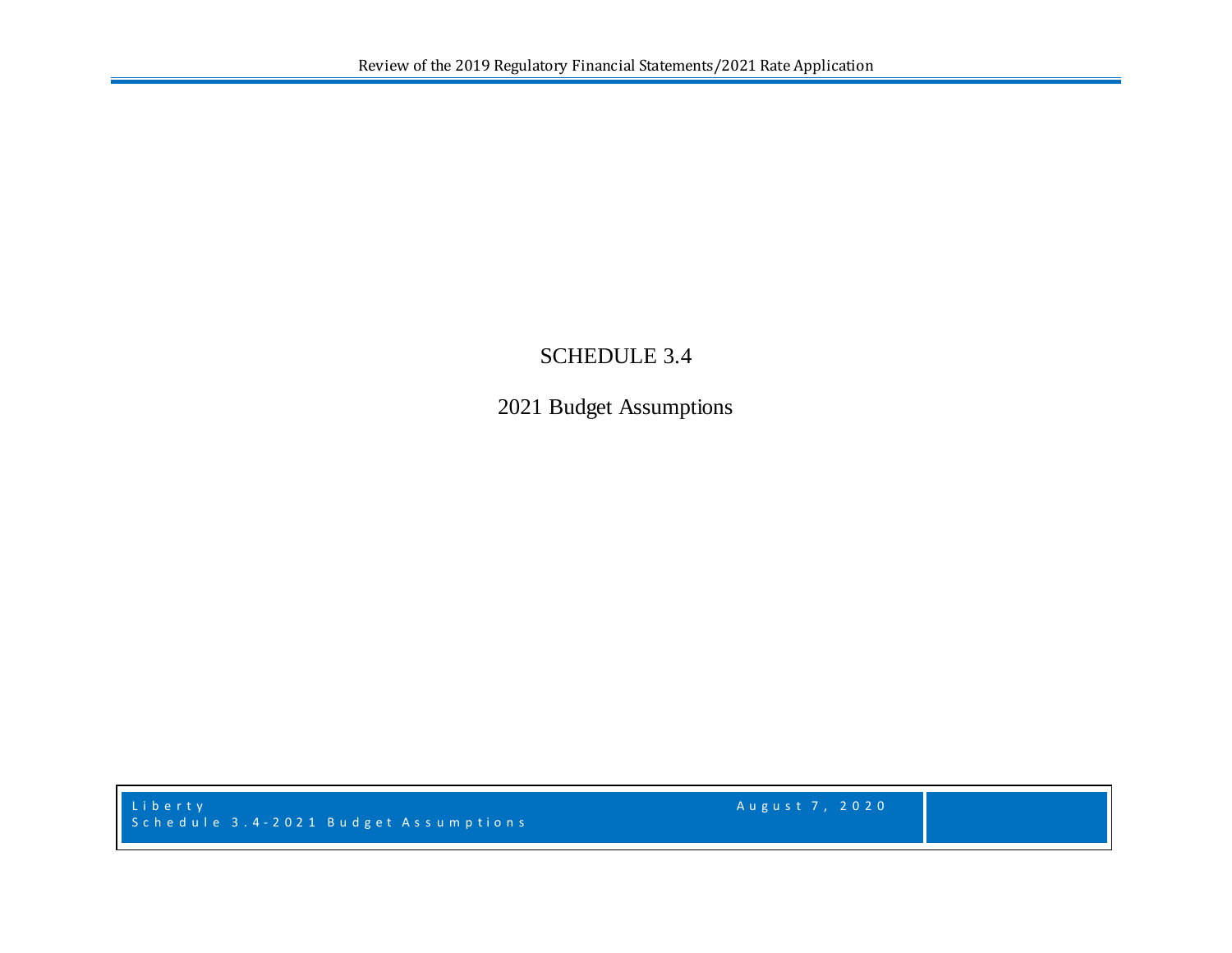## 1 **2021 Budget Assumptions**

3 The following assumptions were used by Liberty in the development of its 2021 Budget:

2

|                                                                                                                             | $5$ Budget Item                 | Assumption                                                                                                                                              |  |  |  |  |
|-----------------------------------------------------------------------------------------------------------------------------|---------------------------------|---------------------------------------------------------------------------------------------------------------------------------------------------------|--|--|--|--|
| $6 \,$ IV.                                                                                                                  | Aajor Assumptions               |                                                                                                                                                         |  |  |  |  |
| Cost of Capital<br>ROE of 10.9%, as approved by the Board in Cost of Capital proceeding (NBEUB 2010-003).<br>$\overline{7}$ |                                 |                                                                                                                                                         |  |  |  |  |
| 8                                                                                                                           |                                 | 55/45 debt/equity ratio.                                                                                                                                |  |  |  |  |
| 9                                                                                                                           |                                 | Cost of debt of 3.315% based on 30 year promissory note.                                                                                                |  |  |  |  |
| 10                                                                                                                          | Inflation                       | Cost of living increase of 3.0% applied to salaries.                                                                                                    |  |  |  |  |
| 11                                                                                                                          | roperty, Plant & Equipment      |                                                                                                                                                         |  |  |  |  |
| 12                                                                                                                          | Computer Hardware               | Detailed review of requirements, scheduled replacements and upgrades.                                                                                   |  |  |  |  |
| 13                                                                                                                          | Computer Software               | Detailed review of requirements and upgrades.                                                                                                           |  |  |  |  |
| 14                                                                                                                          | Tools and Work Equipment        | Detailed review of requirements, scheduled replacements and improvements.                                                                               |  |  |  |  |
| 15                                                                                                                          | Office Furniture and Equipment  | Detailed review of requirements and scheduled equipment replacements.                                                                                   |  |  |  |  |
| 16                                                                                                                          | <b>Transportation Equipment</b> | Detailed review of requirements and scheduled replacements.                                                                                             |  |  |  |  |
| 17                                                                                                                          | Communications Equipment        | Detailed review of requirements and scheduled replacements.                                                                                             |  |  |  |  |
| 18                                                                                                                          | Leasehold Improvements          | Detailed review of requirements, scheduled replacements and improvements.                                                                               |  |  |  |  |
| 19                                                                                                                          | Land                            | Addition of the purchase of land for the station related to the community expansion to Havelock is included as an addition for 2021                     |  |  |  |  |
| 20                                                                                                                          | Distribution Mains              | Based on anticipated new mains to support attachments not on main in the communities currently served. (Includes addition of the community of Havelock) |  |  |  |  |
| 21                                                                                                                          |                                 | at forecast costs, with allowance for main relocations and sewer conflict resolution.                                                                   |  |  |  |  |
| 22                                                                                                                          |                                 | In-house construction model with Liberty crews and local contractors.                                                                                   |  |  |  |  |
| 23                                                                                                                          | <b>Street Services</b>          | Based on anticipated attachments at forecast unit rates.                                                                                                |  |  |  |  |
| 24                                                                                                                          | Meters and Regulators           | Based on anticipated attachments at forecast unit rates.                                                                                                |  |  |  |  |
| 25                                                                                                                          | <b>Stations</b>                 | Based on historic station costs and anticipated station(s). (Includes the addition of the community of Havelock)                                        |  |  |  |  |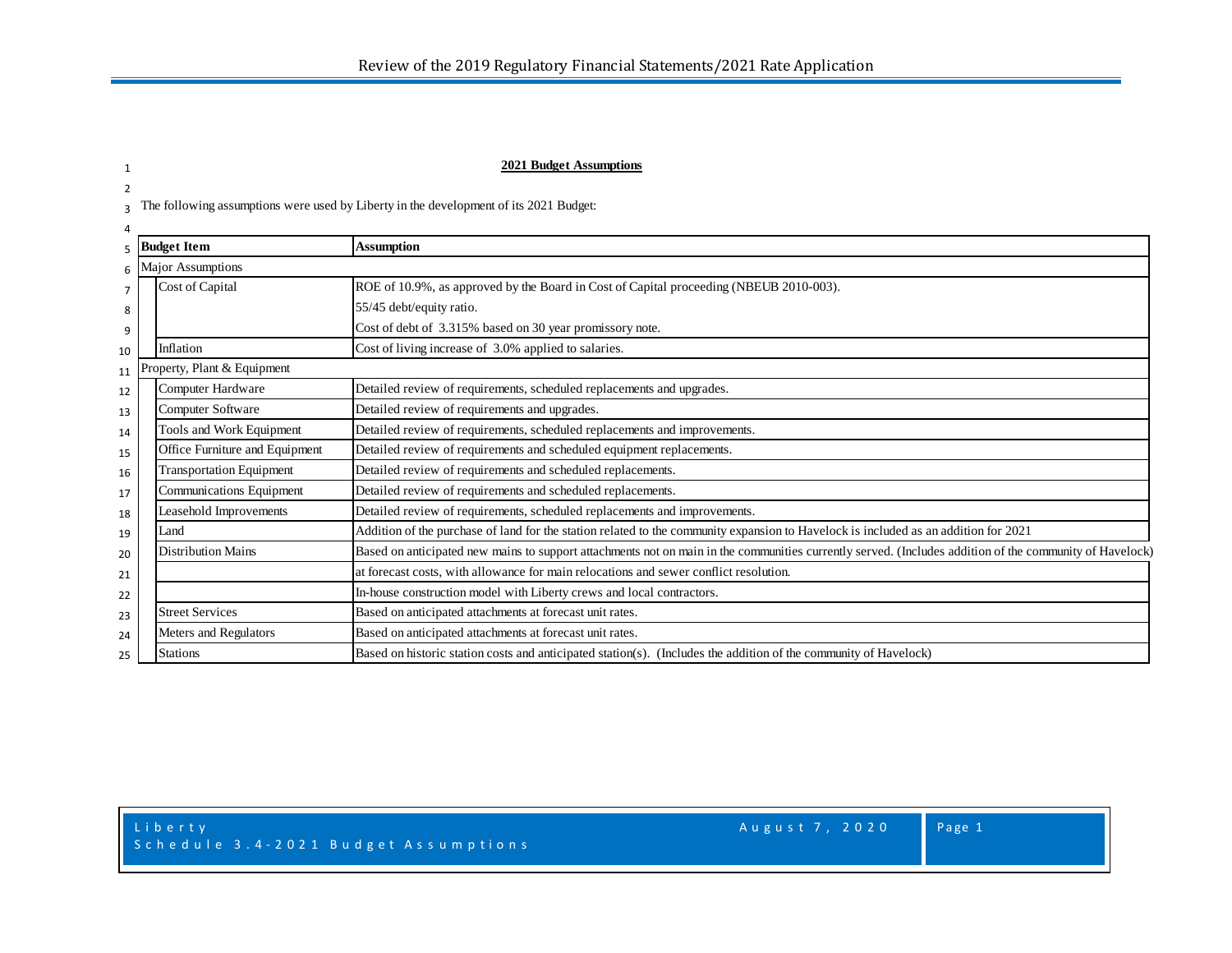|                                                                                                                                 | 1 Budget Item                                                                                                                                      | <b>Assumption</b>                                                                                                                             |  |  |  |  |  |  |  |  |  |
|---------------------------------------------------------------------------------------------------------------------------------|----------------------------------------------------------------------------------------------------------------------------------------------------|-----------------------------------------------------------------------------------------------------------------------------------------------|--|--|--|--|--|--|--|--|--|
| 2                                                                                                                               | <b>Accumulated Amortization</b>                                                                                                                    | Based on Board approved amortization rates.                                                                                                   |  |  |  |  |  |  |  |  |  |
| 3                                                                                                                               | Net Book Value                                                                                                                                     | Cost less Accumulated Amortization.                                                                                                           |  |  |  |  |  |  |  |  |  |
| $\overline{4}$                                                                                                                  | <b>Construction Work in Progress</b>                                                                                                               | The value of work in progress open at the end of 2021 is expected to be lower than the value at the end of 2020.                              |  |  |  |  |  |  |  |  |  |
|                                                                                                                                 | 6 Deferred Charges                                                                                                                                 |                                                                                                                                               |  |  |  |  |  |  |  |  |  |
| $\overline{7}$                                                                                                                  | Deferred Development Costs - Net<br>Deferred Development Costs less amortization at Board approved rate. Intangible software has been reclassified |                                                                                                                                               |  |  |  |  |  |  |  |  |  |
| 8                                                                                                                               |                                                                                                                                                    | from Property, Plant and Equipment to Deferred Costs.                                                                                         |  |  |  |  |  |  |  |  |  |
| 9                                                                                                                               | Development O&M                                                                                                                                    | There are no new forecast additions to Development O&M in 2021. Net change to Development O&M                                                 |  |  |  |  |  |  |  |  |  |
| 10                                                                                                                              | Capitalized Costs - Net                                                                                                                            | resulting from amortization at Board approved rate.                                                                                           |  |  |  |  |  |  |  |  |  |
| 11                                                                                                                              | <b>Regulatory Deferral</b>                                                                                                                         | Regulatory Deferral account in 2021 has been set at \$128.4 million as per the Gas Distribution Act amendments                                |  |  |  |  |  |  |  |  |  |
| 12                                                                                                                              |                                                                                                                                                    | dated December 16, 2016 (2016 balance of \$144.5 million less 2017, 2018 and 2019 adjusting entries and the legislated amortization amount of |  |  |  |  |  |  |  |  |  |
| 13                                                                                                                              |                                                                                                                                                    | \$3.8M/year of the \$100M balance.)                                                                                                           |  |  |  |  |  |  |  |  |  |
| 14                                                                                                                              |                                                                                                                                                    | The Regulatory Deferral Account has been excluded from rate base for purposes of calculating return.                                          |  |  |  |  |  |  |  |  |  |
| Maritimes & Northeast Pipeline Firm Service Agreement security deposit remains constant.<br><b>Short Term Investments</b><br>15 |                                                                                                                                                    |                                                                                                                                               |  |  |  |  |  |  |  |  |  |
| 16                                                                                                                              | Non-Rate base Assets                                                                                                                               |                                                                                                                                               |  |  |  |  |  |  |  |  |  |
| 17                                                                                                                              | Cash, & Short Term                                                                                                                                 | Estimated cash requirements based on an assessment of cash flow items.                                                                        |  |  |  |  |  |  |  |  |  |
| 18                                                                                                                              | Investments                                                                                                                                        |                                                                                                                                               |  |  |  |  |  |  |  |  |  |
| 19                                                                                                                              | <b>Accounts Receivable</b>                                                                                                                         | 30 days to receive cash for Distribution Revenue, Gas Sales and ABC, monthly forecast data relied upon.                                       |  |  |  |  |  |  |  |  |  |
| 20                                                                                                                              | Inventory                                                                                                                                          | No significant changes in level of inventory forecasted.                                                                                      |  |  |  |  |  |  |  |  |  |
| 21                                                                                                                              | Partners Equity                                                                                                                                    | Assumed equity levels are forecasted to average approximately 45% for the year.                                                               |  |  |  |  |  |  |  |  |  |
| 22                                                                                                                              | Long-term Advances from Affiliates                                                                                                                 | 30 year promissory note obtained in 2020.                                                                                                     |  |  |  |  |  |  |  |  |  |
| 25                                                                                                                              | Non-Rate base Liabilities                                                                                                                          |                                                                                                                                               |  |  |  |  |  |  |  |  |  |
| 26                                                                                                                              | <b>Short Term Indebtedness</b>                                                                                                                     | No estimated short term borrowing required during 2021 to manage cash flow.                                                                   |  |  |  |  |  |  |  |  |  |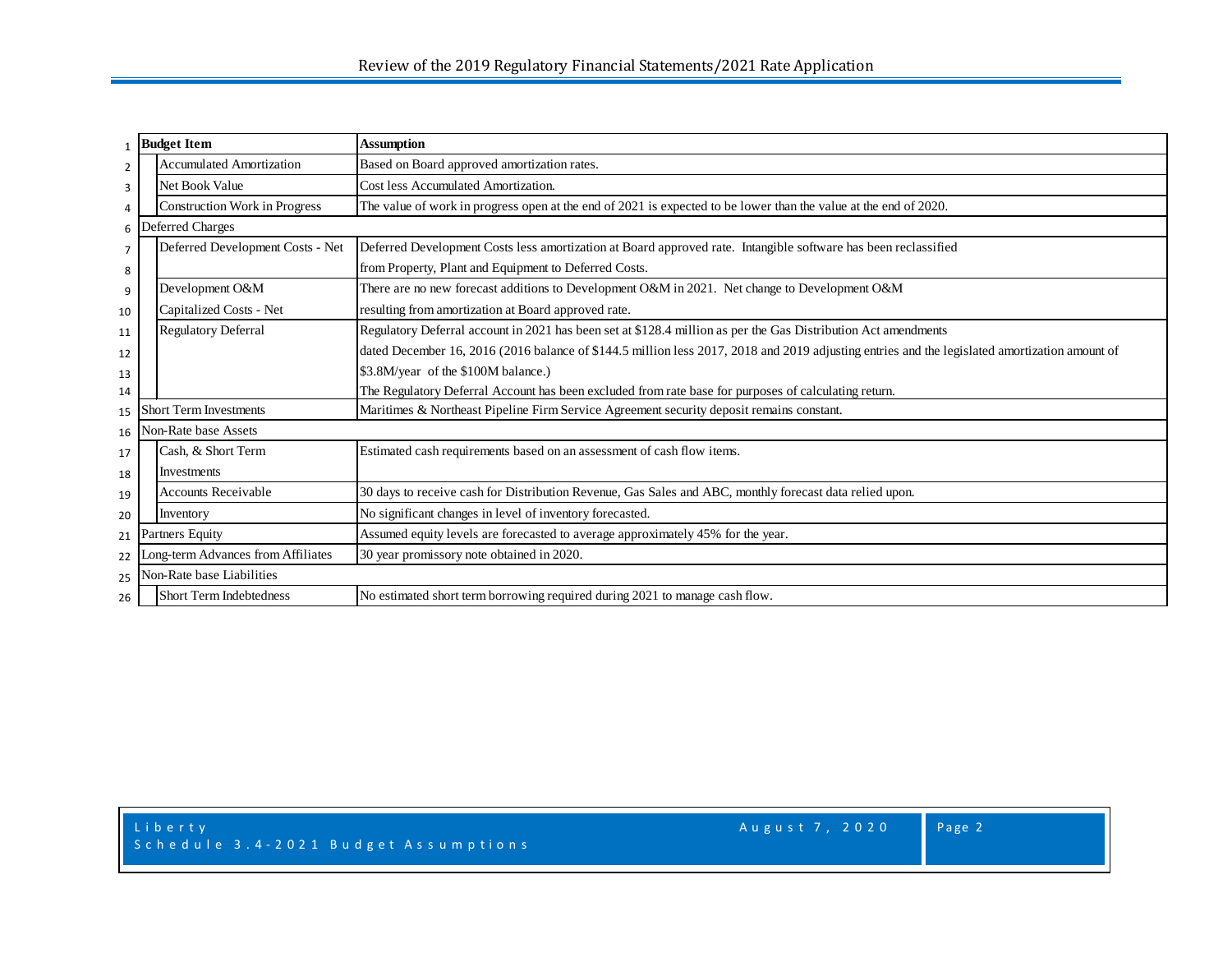|                | <b>Budget Item</b>          | <b>Assumption</b>                                                                                         |  |  |  |  |  |  |  |  |
|----------------|-----------------------------|-----------------------------------------------------------------------------------------------------------|--|--|--|--|--|--|--|--|
| $\overline{2}$ | <b>Accounts Payable</b>     | 30 days for payment on obligations related to:                                                            |  |  |  |  |  |  |  |  |
| 3              |                             | - 78% of O&M expenses excluding salary and benefits                                                       |  |  |  |  |  |  |  |  |
| 4              |                             | property tax                                                                                              |  |  |  |  |  |  |  |  |
| 5              |                             | firm service agreement                                                                                    |  |  |  |  |  |  |  |  |
| 6              |                             | natural gas costs                                                                                         |  |  |  |  |  |  |  |  |
| 7              |                             | installation and service activities                                                                       |  |  |  |  |  |  |  |  |
| 8              |                             | 100% of salary and benefits                                                                               |  |  |  |  |  |  |  |  |
| 9              |                             | 60 days for payment on obligations related to:                                                            |  |  |  |  |  |  |  |  |
| 10             |                             | 22% of O&M expenses excluding salaries and benefits                                                       |  |  |  |  |  |  |  |  |
| 11             |                             | services, meters and stations                                                                             |  |  |  |  |  |  |  |  |
| 12             |                             | work in progress from property, plant and equipment                                                       |  |  |  |  |  |  |  |  |
| 13             |                             | general plant                                                                                             |  |  |  |  |  |  |  |  |
| 14             | Long Term Deferred          | Forecast year-end balance for 2020 assumed to remain constant in 2021.                                    |  |  |  |  |  |  |  |  |
| 15             | Post Employment Liabilities |                                                                                                           |  |  |  |  |  |  |  |  |
| 16             | <b>Average Rate Base</b>    | Forecast timing of additions for 2021 and the exclusion of the Regulatory Deferral Account as part of the |  |  |  |  |  |  |  |  |
| 17             |                             | regulated assets.                                                                                         |  |  |  |  |  |  |  |  |
| 18             | Capital Structure           | Managing of debt/equity ratio to Board approved 55/45 structure during 2021.                              |  |  |  |  |  |  |  |  |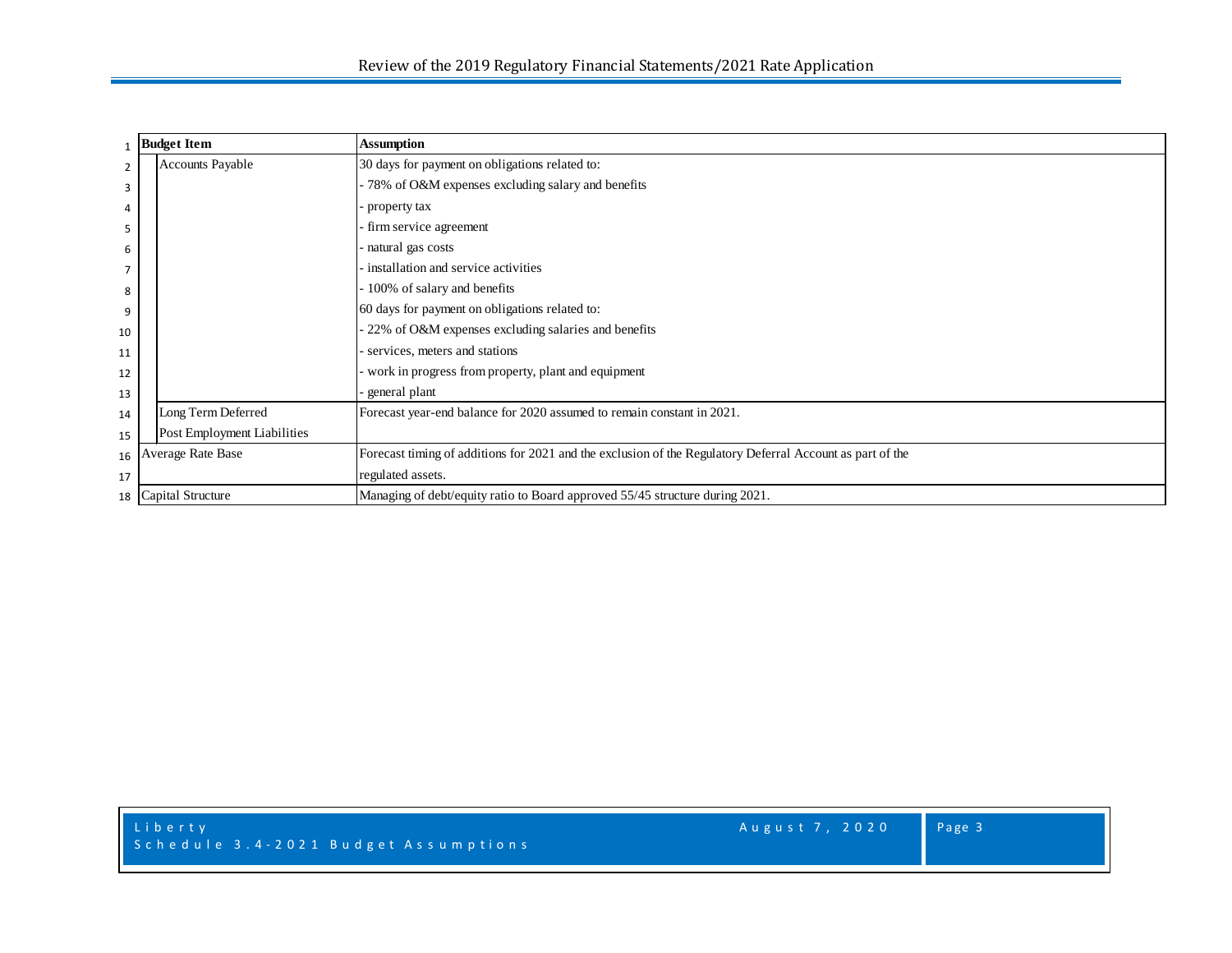|                | 1+51 Budget Item            | <b>Assumption</b>                                                                                              |                          |     |                          |     |                          |                                        |                          |                          |                |                |                |                |                          |  |
|----------------|-----------------------------|----------------------------------------------------------------------------------------------------------------|--------------------------|-----|--------------------------|-----|--------------------------|----------------------------------------|--------------------------|--------------------------|----------------|----------------|----------------|----------------|--------------------------|--|
|                | 2 Operating Revenue         |                                                                                                                |                          |     |                          |     |                          |                                        |                          |                          |                |                |                |                |                          |  |
| 3              | <b>Cumulative Customers</b> | Forecast consists of total forecast customers to the end of 2020 (based on April 2020 actual results and       |                          |     |                          |     |                          |                                        |                          |                          |                |                |                |                |                          |  |
| 4              |                             | additions/losses forecast for balance of 2020) plus additions forecast minus lost customers forecast for 2021, |                          |     |                          |     |                          |                                        |                          |                          |                |                |                |                |                          |  |
| 5              |                             | as shown below, based on a review of historic attachment rates and assessment of current market potential.     |                          |     |                          |     |                          |                                        |                          |                          |                |                |                |                |                          |  |
| 6              |                             | Forecast includes the addition of a new ICGS customer in the community of Havelock due to a system expansion.  |                          |     |                          |     |                          |                                        |                          |                          |                |                |                |                |                          |  |
| $\overline{7}$ |                             |                                                                                                                |                          |     |                          |     |                          |                                        |                          |                          |                |                |                |                |                          |  |
| 8              |                             |                                                                                                                |                          |     |                          |     |                          | 2021 Forecast Customer Additions (net) |                          |                          |                |                |                |                |                          |  |
| 9              |                             | <b>Customer Additions (net)</b>                                                                                | Jan                      | Feb | Mar                      | Apr | May                      | Jun                                    | Jul                      | Aug                      | Sep            | Oct            | Nov            | <b>Dec</b>     | 2021 Total               |  |
| 10             |                             | <b>Small General</b>                                                                                           |                          |     |                          | (1) | (1)                      | (1)                                    | 1                        |                          |                |                | 3              | $\overline{2}$ | 5                        |  |
| 11             |                             | <b>Mid General</b>                                                                                             | 9                        | 10  | 10                       | 8   | 8                        | 5                                      | 9                        | $\overline{7}$           | 11             | 15             | 11             | 14             | 117                      |  |
| 12             |                             | Large General                                                                                                  | $\overline{\mathbf{1}}$  |     | $\overline{\mathbf{1}}$  | 2   | $\mathbf{1}$             | (1)                                    | $\overline{1}$           |                          |                | $\overline{2}$ |                | $\mathbf{1}$   | 10                       |  |
| 13             |                             | <b>Contract General</b>                                                                                        |                          |     |                          |     |                          |                                        |                          |                          |                |                |                |                |                          |  |
| 14             |                             | <b>Industrial Contract General</b>                                                                             |                          |     |                          |     |                          |                                        |                          |                          |                |                |                |                |                          |  |
| 15             |                             | <b>OPS</b>                                                                                                     |                          | -   | $\overline{\phantom{a}}$ |     | $\overline{\phantom{a}}$ |                                        | $\overline{\phantom{a}}$ | $\overline{\phantom{a}}$ |                |                |                |                | $\sim$                   |  |
| 16             |                             | Total                                                                                                          | 10                       | 10  | 11                       | 9   | 9                        | 3                                      | 11                       | 9                        | 12             | 18             | 14             | 17             | 133                      |  |
| 17             |                             |                                                                                                                |                          |     |                          |     |                          |                                        |                          |                          |                |                |                |                |                          |  |
| 18             |                             | New Customers                                                                                                  | Jan                      | Feb | Mar                      | Apr | May                      | Jun                                    | Jul                      | Aug                      | Sep            | Oct            | Nov            | <b>Dec</b>     | 2021 Total               |  |
| 19             |                             | <b>Small General</b>                                                                                           | 4                        | 4   | $\overline{4}$           | 3   | 3                        | 3                                      | 5                        | 5                        | $\overline{4}$ | 5              | $\overline{7}$ | 6              | 53                       |  |
| 20             |                             | <b>Mid General</b>                                                                                             | 12                       | 13  | 13                       | 9   | 9                        | 6                                      | 10                       | 8                        | 11             | 15             | 13             | 16             | 135                      |  |
| 21             |                             | Large General                                                                                                  | $\overline{\phantom{a}}$ |     | $\overline{1}$           | 2   | $\overline{2}$           | $\overline{1}$                         | $\overline{2}$           | $\overline{1}$           | -1             | $\overline{2}$ |                | $\mathbf{1}$   | 14                       |  |
| 22             |                             | <b>Contract General</b>                                                                                        |                          |     |                          |     |                          |                                        |                          |                          |                |                |                |                |                          |  |
| 23             |                             | <b>Industrial Contract General</b>                                                                             |                          |     |                          |     |                          |                                        |                          |                          |                |                |                |                |                          |  |
| 24             |                             | <b>OPS</b>                                                                                                     |                          |     | $\overline{\phantom{a}}$ |     | $\overline{\phantom{a}}$ |                                        | $\overline{\phantom{a}}$ |                          |                |                |                |                | $\sim$                   |  |
| 25             |                             | Total                                                                                                          | 17                       | 17  | 18                       | 14  | 15                       | 10                                     | 17                       | 14                       | 16             | 22             | 20             | 23             | 203                      |  |
| 26             |                             | <b>Lost Customers</b>                                                                                          |                          |     |                          |     |                          |                                        |                          |                          |                |                |                | <b>Dec</b>     | 2021 Total               |  |
| 27             |                             | <b>Small General</b>                                                                                           | Jan                      | Feb | Mar                      | Apr | May                      | Jun                                    | Jul                      | Aug                      | Sep            | Oct            | Nov            |                | (48)                     |  |
| 28             |                             | Mid General                                                                                                    | (4)                      | (4) | (4)                      | (4) | (4)                      | (4)                                    | (4)<br>(1)               | (4)<br>(1)               | (4)            | (4)            | (4)            | (4)            |                          |  |
| 29<br>30       |                             | Large General                                                                                                  | (3)                      | (3) | (3)                      | (1) | (1)<br>(1)               | (1)<br>(2)                             | (1)                      |                          |                |                | (2)            | (2)            | (18)                     |  |
| 31             |                             | <b>Contract General</b>                                                                                        |                          |     |                          |     |                          |                                        |                          |                          |                |                |                |                | (4)                      |  |
| 32             |                             | <b>Industrial Contract General</b>                                                                             |                          |     |                          |     |                          |                                        |                          |                          |                |                |                |                |                          |  |
| 33             |                             | <b>OPS</b>                                                                                                     |                          |     |                          |     |                          |                                        |                          |                          |                |                |                |                | $\overline{\phantom{a}}$ |  |
| 34             |                             | Total                                                                                                          | (7)                      | (7) | (7)                      | (5) | (6)                      | (7)                                    | (6)                      | (5)                      | (4)            | (4)            | (6)            | (6)            | (70)                     |  |

Page 4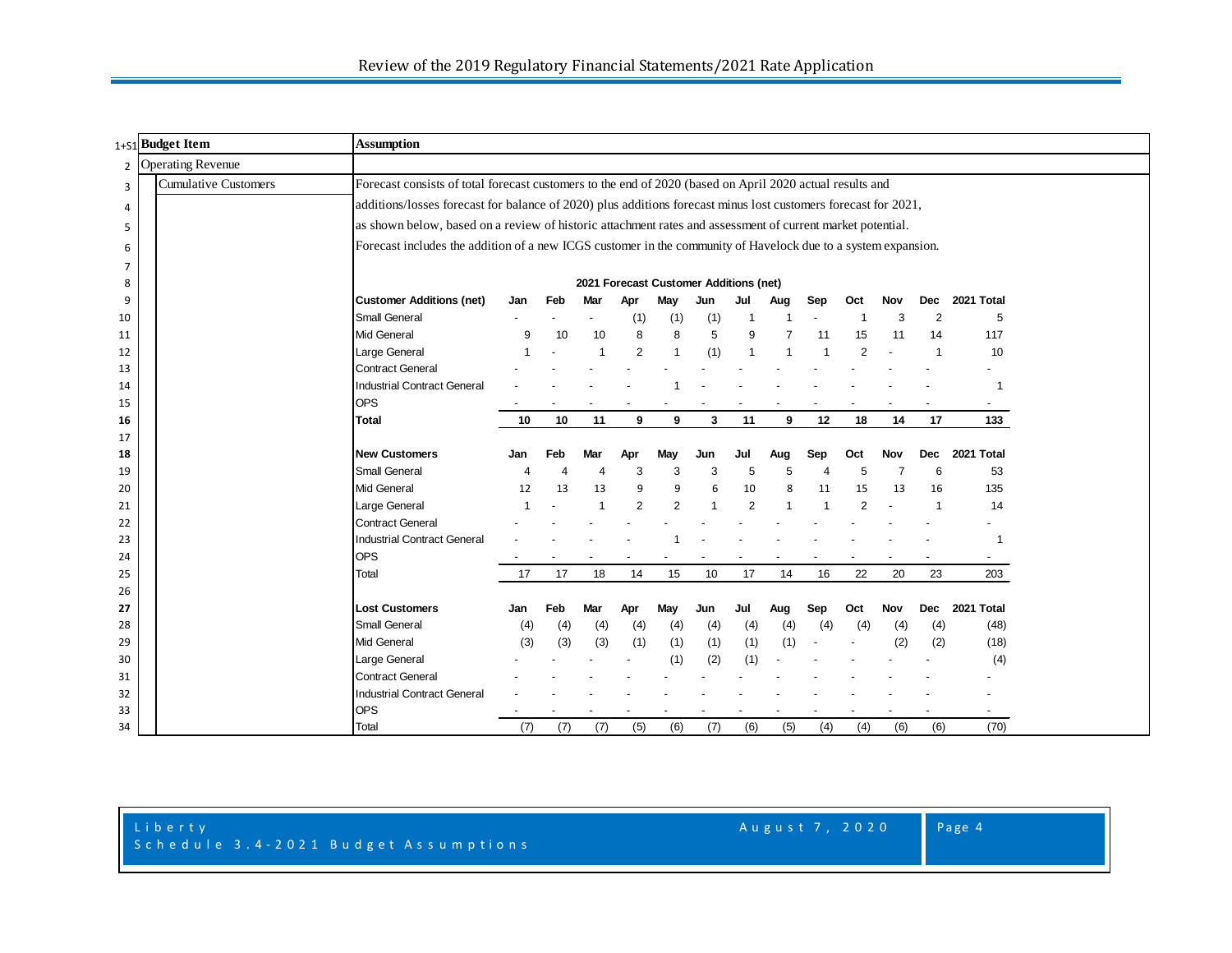| 1              | <b>Budget Item</b> | <b>Assumption</b>                                                                                                                   |     |                             |     |     |     |     |     |     |                     |     |     |     |               |  |
|----------------|--------------------|-------------------------------------------------------------------------------------------------------------------------------------|-----|-----------------------------|-----|-----|-----|-----|-----|-----|---------------------|-----|-----|-----|---------------|--|
| $\overline{2}$ |                    | Methodology and Underlying Assumptions of the Net Lost Customer Process                                                             |     |                             |     |     |     |     |     |     |                     |     |     |     |               |  |
| 3              |                    | 'Lost Customer": A customer that is no longer consuming gas and has received a final bill.                                          |     |                             |     |     |     |     |     |     |                     |     |     |     |               |  |
| 4              |                    | 'Recovered Customer": A "Lost Customer" that has been recovered and is now consuming gas.                                           |     |                             |     |     |     |     |     |     |                     |     |     |     |               |  |
| 5              |                    | 'Maintained Customer": A customer with no change to their status within the specified period.                                       |     |                             |     |     |     |     |     |     |                     |     |     |     |               |  |
| 6              |                    |                                                                                                                                     |     |                             |     |     |     |     |     |     |                     |     |     |     |               |  |
| 7              |                    | Customer counts by class are reviewed on a monthly basis and are categorized as 1) New Attachment,                                  |     |                             |     |     |     |     |     |     |                     |     |     |     |               |  |
| 8              |                    | 2) Maintained Customers, and 3) Lost Customers net of Recovered Customers.                                                          |     |                             |     |     |     |     |     |     |                     |     |     |     |               |  |
| 9              |                    |                                                                                                                                     |     |                             |     |     |     |     |     |     |                     |     |     |     |               |  |
| 10             |                    | Liberty accounts for "Net Lost Customers" in budgets and forecasts, by adding together the Lost Customer                            |     |                             |     |     |     |     |     |     |                     |     |     |     |               |  |
| 11             |                    | forecast and Recovered Customer forecast.                                                                                           |     |                             |     |     |     |     |     |     |                     |     |     |     |               |  |
| 12             |                    |                                                                                                                                     |     |                             |     |     |     |     |     |     |                     |     |     |     |               |  |
| 13             |                    | Both the Lost Customer forecast and the Recovered Customer forecast are determined using historical data                            |     |                             |     |     |     |     |     |     |                     |     |     |     |               |  |
| 14             |                    | averages by rate class.                                                                                                             |     |                             |     |     |     |     |     |     |                     |     |     |     |               |  |
| 15             | Throughput         | Existing Customers: The throughput forecast for existing customers is developed based on historic                                   |     |                             |     |     |     |     |     |     |                     |     |     |     |               |  |
| 16             |                    | consumption for each customer, adjusted for normal weather.                                                                         |     |                             |     |     |     |     |     |     |                     |     |     |     |               |  |
| 17             |                    |                                                                                                                                     |     |                             |     |     |     |     |     |     |                     |     |     |     |               |  |
| 18             |                    | New Customers: The throughput for new customers is developed based on expected consumption for each                                 |     |                             |     |     |     |     |     |     |                     |     |     |     |               |  |
| 19             |                    | customer that is forecasted to be attached based on either signed GJs or a standard profile and the time of                         |     |                             |     |     |     |     |     |     |                     |     |     |     |               |  |
| 20             |                    | year that they are forecast to be attached. The standard profile is based on the average customer.                                  |     |                             |     |     |     |     |     |     |                     |     |     |     |               |  |
| 21             |                    | For new industrial customers (CGS, ICGS, OPS), throughput forecast is based on specific customer information provided at time of    |     |                             |     |     |     |     |     |     |                     |     |     |     |               |  |
| 22             |                    | customer signing. 112226 GJs is included for the Havelock project starting in June 2021.                                            |     |                             |     |     |     |     |     |     |                     |     |     |     |               |  |
| 23             |                    | For 2021:                                                                                                                           |     |                             |     |     |     |     |     |     |                     |     |     |     |               |  |
| 24             |                    | <b>Regulated Rate Class</b>                                                                                                         |     | Jan Feb Mar Apr May Jun Jul |     |     |     |     |     |     | Aug Sep Oct Nov Dec |     |     |     | <b>Annual</b> |  |
| 25             |                    |                                                                                                                                     |     |                             |     |     |     |     |     |     |                     |     |     |     | <b>Volume</b> |  |
| 26             |                    | <b>Small General</b>                                                                                                                | 11  | 12                          | 11  |     | 5   | 3   |     |     |                     | 2   |     | 9   | 70            |  |
| 27             |                    | <b>Mid General</b>                                                                                                                  | 64  | 60                          | 53  | 35  | 22  | 13  | 9   | 8   |                     | 14  | 28  | 48  | 364           |  |
| 28<br>29       |                    | <b>Large General</b>                                                                                                                | 598 | 542                         | 492 | 336 | 264 | 197 | 167 | 163 | 195                 | 232 | 350 | 469 | 4,006         |  |
| 30             | Rates              | Distribution rates are set to recover Liberty's full revenue requirement less the excess earnings from 2019. The 2021 COS study has |     |                             |     |     |     |     |     |     |                     |     |     |     |               |  |
| 31             |                    | been used to set rates for all rate classes.                                                                                        |     |                             |     |     |     |     |     |     |                     |     |     |     |               |  |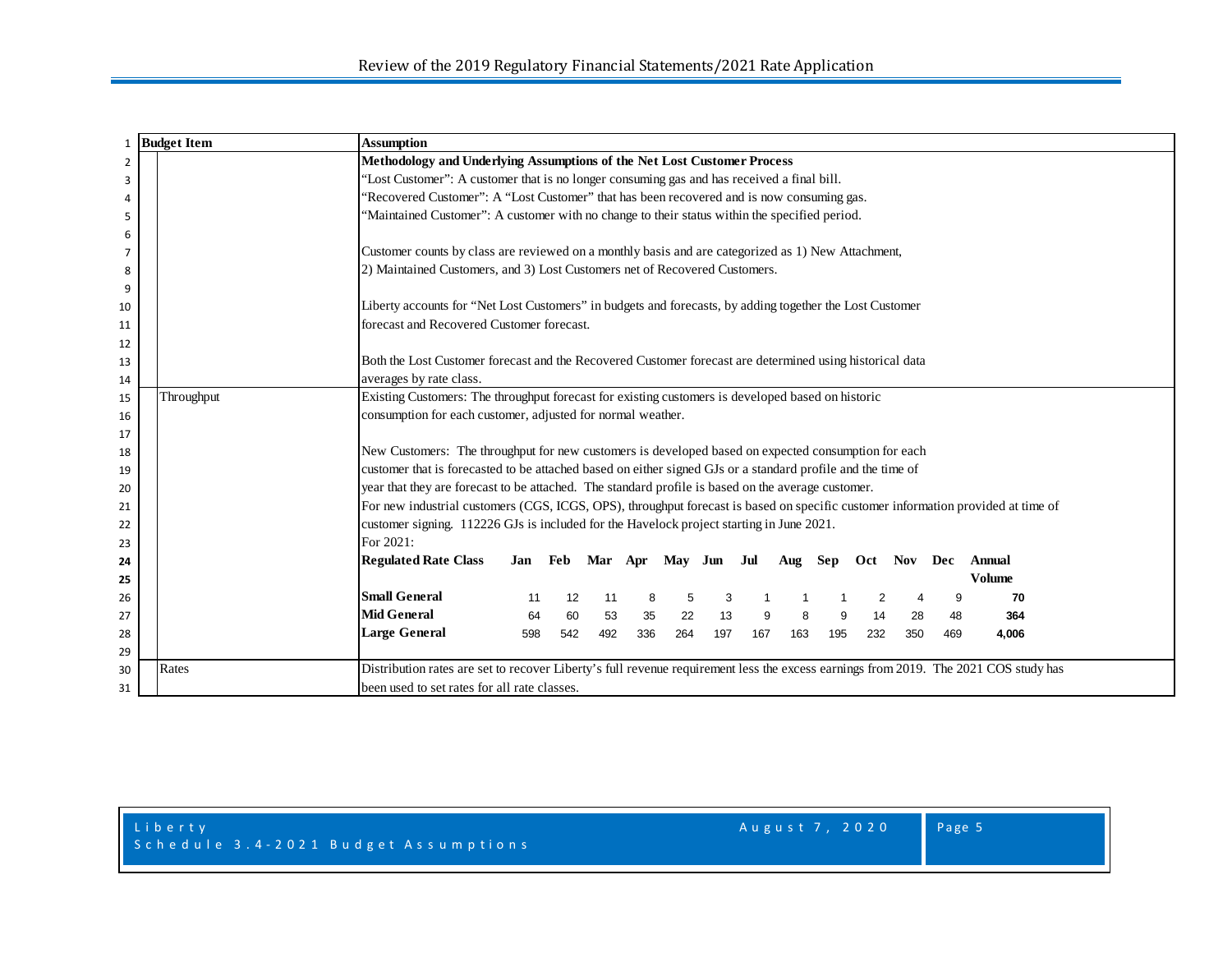|                | <b>Budget Item</b>                                                                                                         | <b>Assumption</b>                                                                                                                          |  |  |  |  |  |  |  |
|----------------|----------------------------------------------------------------------------------------------------------------------------|--------------------------------------------------------------------------------------------------------------------------------------------|--|--|--|--|--|--|--|
| $\overline{2}$ | Distribution Revenue                                                                                                       | Assumed throughput times assumed rates.                                                                                                    |  |  |  |  |  |  |  |
| 3              | <b>ABC</b> Revenue                                                                                                         | Number of ABC and AB customers plus capture of new additions based on historic data times existing rates                                   |  |  |  |  |  |  |  |
| 4              |                                                                                                                            | with inflationary increase of 2.0%.                                                                                                        |  |  |  |  |  |  |  |
| 5              | $-0.2\%$ interest on Maritimes & Northeast Pipeline Firm Service Agreement security deposit<br>Other Miscellaneous Revenue |                                                                                                                                            |  |  |  |  |  |  |  |
| 6              |                                                                                                                            | Late payment penalties budgeted at \$192K as calculated by average of 2017 and 2018 actuals plus the addition noted in Matter 443 (\$85K). |  |  |  |  |  |  |  |
|                | - Transactional services budgeted at \$28K as calculated by average of 2017 and 2018 actuals                               |                                                                                                                                            |  |  |  |  |  |  |  |
| 8              |                                                                                                                            | Red Lock Fees budgeted at \$15K as calculated by average of 2017 and 2018 actuals                                                          |  |  |  |  |  |  |  |
| 9              |                                                                                                                            | Single End Use Franchise Fees budgeted at \$428K plus 2.0% inflation                                                                       |  |  |  |  |  |  |  |
|                | 10 Allowance for Funds Used                                                                                                | Based on 15% of CWIP eligible for allowance for funds used during construction ("AFUDC") times the                                         |  |  |  |  |  |  |  |
| 11             | During Construction                                                                                                        | weighted average cost of capital ("WACC")                                                                                                  |  |  |  |  |  |  |  |
| 12             | Service and Inspection                                                                                                     |                                                                                                                                            |  |  |  |  |  |  |  |
| 13             | Revenue                                                                                                                    | Based on anticipated service work to be performed by Liberty.                                                                              |  |  |  |  |  |  |  |
| 14             | Cost of Goods Sold                                                                                                         | Service cost of goods sold ("COGS") based on the percentage of revenue from historic experience.                                           |  |  |  |  |  |  |  |
| 15             | Operating expenses                                                                                                         |                                                                                                                                            |  |  |  |  |  |  |  |
| 16             | Operating and Maintenance                                                                                                  | Based on input by department managers for 2021.                                                                                            |  |  |  |  |  |  |  |
| 17             | <b>Expenses</b>                                                                                                            |                                                                                                                                            |  |  |  |  |  |  |  |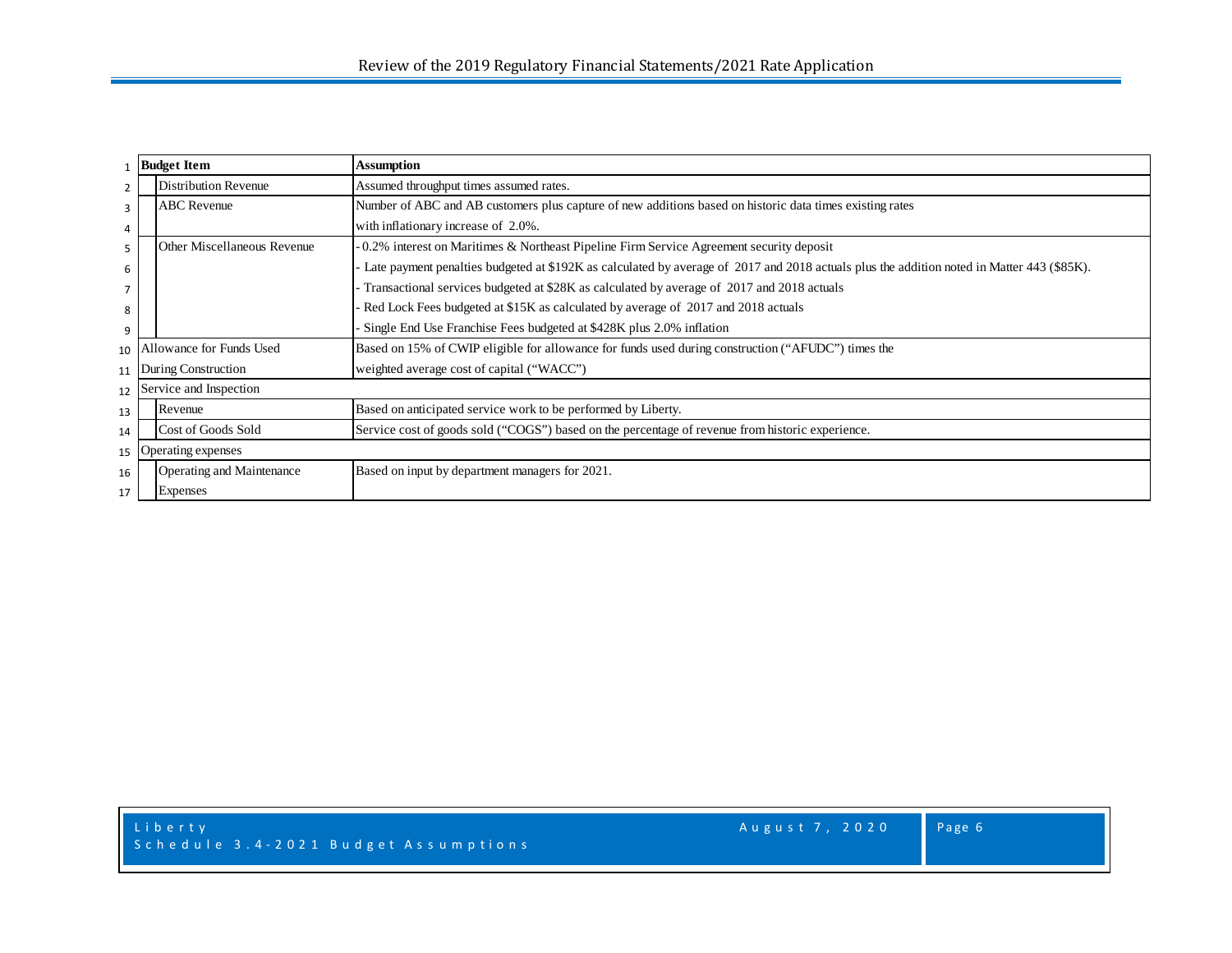| 1 Budget Item  |                              | <b>Assumption</b>                                                                 |              |  |  |  |  |  |  |  |  |
|----------------|------------------------------|-----------------------------------------------------------------------------------|--------------|--|--|--|--|--|--|--|--|
| $\overline{2}$ | Capitalized to Property,     | O&M budget capitalized based on the following percentage assumptions:             |              |  |  |  |  |  |  |  |  |
| 3              | Plant and Equipment          |                                                                                   | 2021         |  |  |  |  |  |  |  |  |
| $\overline{4}$ |                              | Corporate management                                                              | 29.7 %       |  |  |  |  |  |  |  |  |
| 5              |                              | Financial reporting                                                               | 31.9 %       |  |  |  |  |  |  |  |  |
| 6              |                              | Information technology                                                            | 32.1 %       |  |  |  |  |  |  |  |  |
| 7              |                              | Procurement                                                                       | 26.9 %       |  |  |  |  |  |  |  |  |
| 8              |                              | Regulatory                                                                        | 0.0 %        |  |  |  |  |  |  |  |  |
| 9              |                              | <b>Business Development</b>                                                       | 56.2 %       |  |  |  |  |  |  |  |  |
| 10             |                              | Sales & Marketing                                                                 |              |  |  |  |  |  |  |  |  |
| 11             |                              | Sales                                                                             | 61.8%        |  |  |  |  |  |  |  |  |
| 12             |                              | Marketing and Communications                                                      | 60.9%        |  |  |  |  |  |  |  |  |
| 13             |                              | Distribution & maintenance                                                        |              |  |  |  |  |  |  |  |  |
| 14             |                              | Const. & Maint.                                                                   | 2.4 %        |  |  |  |  |  |  |  |  |
| 15             |                              | Metering and Regulation                                                           | 16.5 %       |  |  |  |  |  |  |  |  |
| 16             |                              | Planning and Operational Reliabilit                                               | 50.4 %       |  |  |  |  |  |  |  |  |
| 17             |                              | Technical Training & QA                                                           | 34.3 %       |  |  |  |  |  |  |  |  |
| 18             |                              | Environmental Health & Safety                                                     | 30.5 %       |  |  |  |  |  |  |  |  |
| 19             |                              | <b>Trade Ally</b>                                                                 | 100.0%       |  |  |  |  |  |  |  |  |
| 20             |                              | Service                                                                           | 34.5 %       |  |  |  |  |  |  |  |  |
| 21             |                              |                                                                                   |              |  |  |  |  |  |  |  |  |
| 22             |                              | <b>Customer Experience</b>                                                        |              |  |  |  |  |  |  |  |  |
| 23             |                              | <b>Customer Care</b>                                                              | 16.8 %       |  |  |  |  |  |  |  |  |
| 24             |                              | Work Mgmt. Center                                                                 | 35.7 %       |  |  |  |  |  |  |  |  |
| 25             |                              | Human resources                                                                   | 31.9 %       |  |  |  |  |  |  |  |  |
| 26             |                              | Gas transportation and related activities                                         | $0.0 \times$ |  |  |  |  |  |  |  |  |
| 27             |                              |                                                                                   |              |  |  |  |  |  |  |  |  |
| 28             |                              |                                                                                   |              |  |  |  |  |  |  |  |  |
| 29             | Bad debt expense             | 0.25% of yearly Distribution Revenue, Installation Revenue and Gas Sales Revenue. |              |  |  |  |  |  |  |  |  |
|                | 30 Municipal and Other Taxes | Existing tax rates applied to existing tax base plus additions.                   |              |  |  |  |  |  |  |  |  |